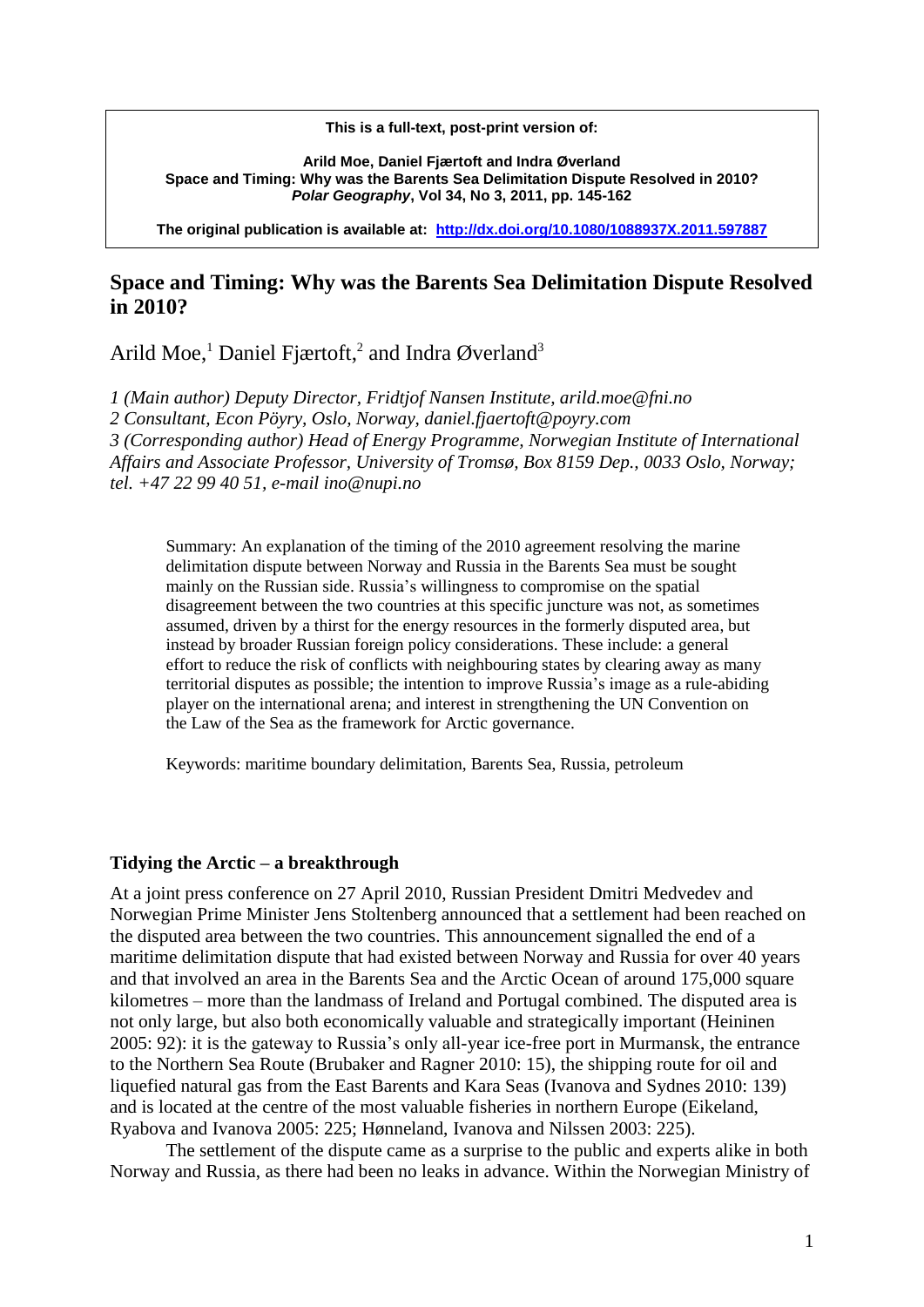Foreign Affairs, only a handful of high-level staff directly involved in the negotiations knew that an agreement was at hand. The Russian side had been equally discreet.

The resulting treaty was signed in Murmansk on 15 September 2010, and the ratification documents were exchanged in Oslo on 7 June 2011. The treaty divides the disputed area, formally referred to as the 'area of overlapping claims', into two nearly equal parts. Besides specifying the maritime boundary, the treaty sets out procedures for the development of any oil or gas fields straddling the new boundary (referred to as 'unitization') and stipulates the continuation of the well established joint management of fisheries. It also calls more generally for cooperation between the two countries in the Arctic. For a map, see Figure 1; for an English version of the treaty with appendices, see Kingdom of Norway and Russian Federation (2010); for a discussion of the treaty text and its provisions, see Jensen (2011).

This article first lays out the possible reasons for why the disputed area was divided the way it was, and then turns to the main question: *Why did the agreement come at this specific point in time?* Our concern is thus not so much the legal details of the agreement as the perceptions of national interest and the strategic, political, economic and security considerations that may have served as drivers for finalizing an agreement in 2010, rather than earlier or later.

In terms of theory and methodology, this article draws on Graham Allison's (1969) analysis of governmental decision-making. In his multi-model approach, foreign policy decisions must be explained through comparative examination of different possible explanations involving multiple actors, levels and interests. This approach has the advantage of avoiding predetermined and rigid generalized models of how states behave in international relations as in stereotypical versions of neo-realism, liberalism or constructivism.

In preparing the article we scoured all publically available written sources from around the time of the boundary agreement, in particular all statements by Russian government officials. In addition, we carried out a review of all border treaties signed by Russia between 1990 and 2010 and examined the boundary agreement ceremony, in particular the choice of location and official representatives, as well as the public relations strategy of the Russian government. The article is thus based on public Russian and Norwegian sources and also draws heavily on our previous work, experience and data, including decades of interaction with both Russian and Norwegian government and petroleum actors. To supplement the written sources and to try out some of our conclusions, informal, unstructured interviews were carried out with officials and commentators in Moscow in September 2010. The interviewees included officials of the Ministry of Natural Resources and the Ministry of Energy, staff of two separate divisions of Gazprom, a foreign oil company, a specialist in offshore rigs, researchers at two institutes involved in energy and foreign affairs, one researcher involved in geological studies in the Arctic and a group of researchers in a thinktank close to the presidential administration.

### **The dispute**

Norway requested negotiations over this area in 1967; in 1970 Norwegian and Soviet representatives discussed the issue for the first time in informal meetings; formal negotiations started in 1974. In the dispute, Norway based its claim on the 'median line' principle, according to which a boundary is drawn that is equidistant from the nearest points of the coastlines of two countries. The 1958 Convention on the Continental Shelf established the median line as a key principle when drawing continental shelf boundaries. This principle has been applied in many parts of the world, including the delimitation of the boundaries between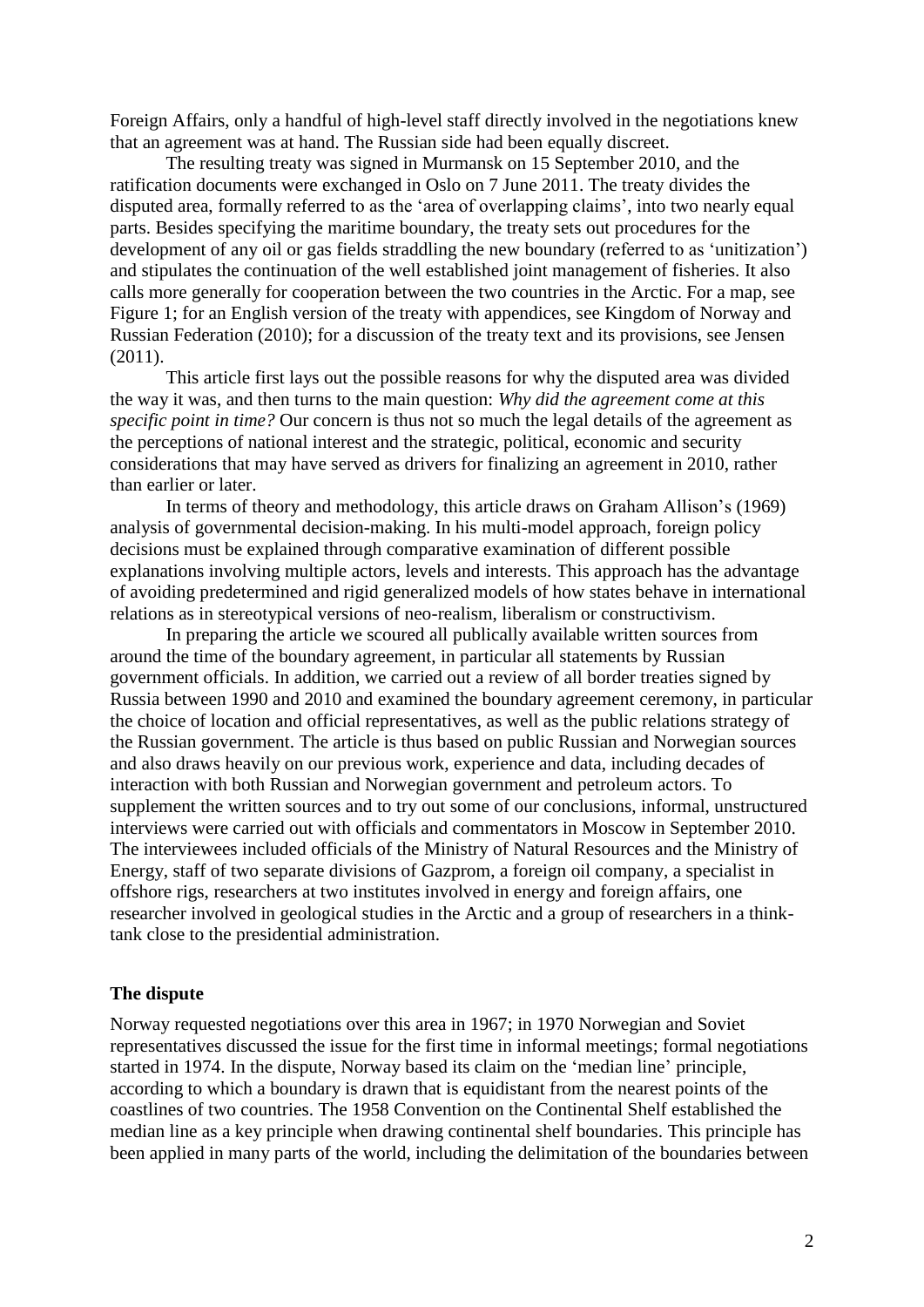Norway and other countries in the North Sea. The median line proposed by Norway is the eastern perimeter of the disputed area in Figure 1.



# **Figure 1. Map of the previously disputed area and petroleum discoveries in the Barents Sea**.

On the Russian side, Shtokman, Ludlovskoe and Ledovoe are all giant gas fields in terms of resources. The actual commercial potential in the latter two remains uncertain however, due to limited exploration. Other discovered gas fields, i.e. Severo-Kildinskoye, Murmanskoye are small and complicated and have so far been considered uneconomical to develop. One relatively small oil field in the Pechora Sea, Prirazlomnoye, is expected to start producing in 2012 and other fields in that area may be later connected to its infrastructure. On the Norwegian side the gas field Snøhvit has been producing since 2007 and the development of the oil field Goliat is underway. Nucula and Skrugard are the other promising oil discoveries.

The Soviet Union also referred to the Convention on the Continental Shelf, but emphasized the 'special circumstances' that the Convention allows as reasons for deviating from the median line. The special circumstances invoked by the Soviet Union and later Russia included demographic and military considerations. The Soviet Union also pointed to a 1926 decree declaring sovereignty over islands within an Arctic 'sector', and argued that the delimitation should therefore follow a meridian that stretches from Russia's mainland border at the Varanger Fjord outlet to the North Pole. (The border proposed first by the Soviet Union and Russia corresponds to the western perimeter of the disputed area in Figure 1. It is not entirely straight, since it takes account of Norway's sovereignty over the Svalbard archipelago.)

It is worth noting that the disagreement concerned the delimitation of the exclusive economic zones (mainly governing the exploitation of living resources) and continental shelves (determining rights to exploration of minerals in the seabed) of the two countries, and that exclusive economic zones and continental shelves are not the same as sovereign territories, which are limited to 12 nautical miles from the shore. The Norwegian–Russian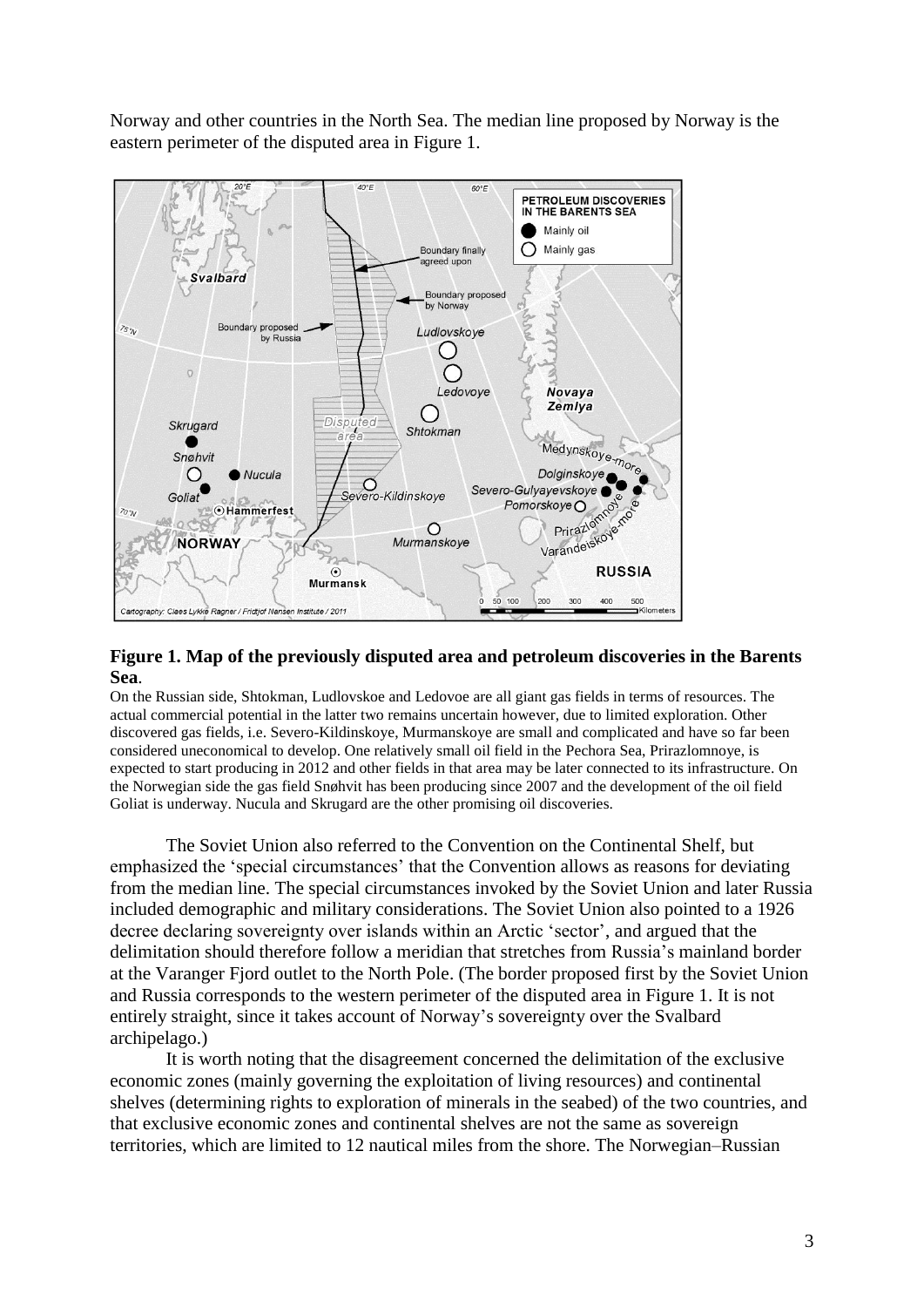dispute in the Barents Sea should therefore be referred to as a 'marine delimitation dispute' or a 'boundary dispute' rather than a 'border dispute'.

Although the negotiations were characterized by lengthy periods of deadlock, progress was also made intermittently, most notably the Varangerfjord Agreement of 2007, only three years before the final agreement (Russian Federation and Kingdom of Norway 2007). The Varangerfjord Agreement settled the maritime delimitation of a coastal area at the mouth of the Varangerfjord, the small part of the total disputed area that was closest to the coast.

# **Possible explanations**

In 2010, after four decades of negotiations, Russia came to terms with a compromise that had been contemplated by the Norwegian side already in the 1970s, but never formally presented to the counterparts in the negotiations (Tamnes 1997: 294–95). The Soviet and later Russian side had long avoided the idea of a boundary compromise altogether, instead launching various proposals for a cooperation zone without a firm boundary. All such proposals were rejected by Norway. Only in 1988 did the Soviets signal that they might be willing to negotiate a firm boundary, but there was still little scope for compromise on its location (Tamnes 1997: 301–303). During the post-Soviet period, the Russian negotiators gradually became more forthcoming – but still, it is clear that the 2010 agreement represented a significant change in the Russian position. Explanations for the timing of the deal must therefore be sought primarily on the Russian and not the Norwegian side.

There are several possible explanations as to why the Russian authorities decided to end the dispute in the Barents Sea in 2010, and not earlier or later: (1) the gradual evolution of international law changed the premises for negotiations; (2) improvements in Norwegian– Russian bilateral relations made a solution possible; (3) the desire to start extracting the oil and gas in the disputed area was a major driver; (4) the cost of being involved in manifold unresolved territorial disputes was rising for Russia, and the agreement with Norway represents part of a general effort to finalize as many territorial negotiations as possible; (5) Russia had entered a phase where it wanted to be seen as a constructive international actor; (6) Russia wanted to bolster the UN Convention on the Law of the Sea (UNCLOS) as the framework for Arctic governance, in order to avert the involvement of non-littoral states in the region. The strength of each of these six hypotheses is examined in the following subsections.

### *(1) Evolution of international law*

Norwegian government officials emphasize that the agreement is the culmination of a long, gradual process, and that the line now drawn is based on international law. As stated by Norway's Foreign Minister Jonas Gahr Støre (2010): 'The line has been computed in relation to the relevant coasts on either side, on the basis of modern principles of international law.' Taken at face value, that statement might seem to indicate that new developments in international law made it possible to reach an agreement after 40 years of negotiations.

The original Russian position focused on the 1926 Decree of the Presidium of the USSR Central Executive Committee 'On the Proclamation of Lands and Islands Situated in the Arctic Ocean as Territory of the USSR' and what is referred to more generally in Russia as 'sector theory' (Bunik 2008: 118). This position was initially presented as non-negotiable, but implicitly became more negotiable with Russia's accession to the UN Convention on the Law of the Sea (UNCLOS) in 1997 (Bunik 2008: 120–121). According to Article 83 of UNCLOS, delimitation of neighbouring continental shelves and exclusive economic zones 'shall be effected by agreement on the basis of international law'. In practice this is a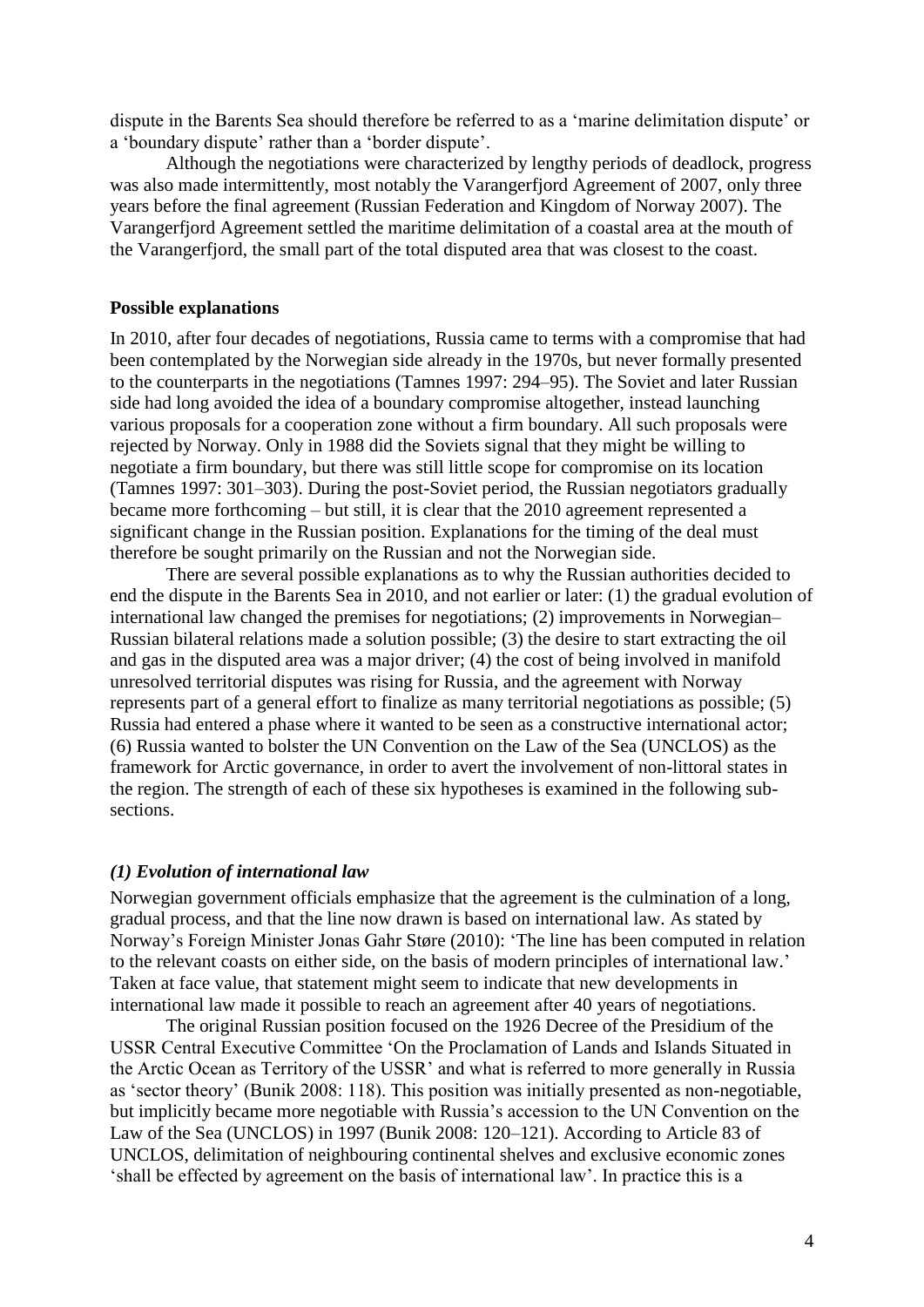reference to the International Court of Justice, which in a series of decisions had crystallized what constitutes relevant circumstances, and had narrowed the application of that article to include permanent, natural characteristics of neighbouring territories, the length of the respective coastlines in particular. None of these decisions is based on a 'sector principle'. The court's ruling on maritime delimitation between Romania and Ukraine, which applied the median line principle, set a particularly salient precedent (International Court of Justice 2009). This ruling was made on 3 February 2009, only a year before the final agreement between Norway and Russia.

Following this legal perspective, it can be argued that legal developments had substantially narrowed the 'special circumstances', thus making the proposed compromise more acceptable from a Russian perspective. That may in turn have prompted the Russian negotiators to agree to the finalization of the deal. However, we believe this interpretation lends too much weight to the legal aspect of the negotiations. The delimitation of neighbouring continental shelves is, according to UNCLOS, an exclusively bilateral affair where the parties themselves can decide how a line should be drawn. Even if help can be found in past decisions of the International Court, the parties do not have to adhere to such precedents if they do not find them politically acceptable. Moreover, court decisions do not provide exact definitions of how lines should be drawn in other cases; they merely indicate which factors *can* be given weight. It is also striking how the delimitation resulted in a near perfect 50/50 division of the originally disputed area. This seems to underscore that willingness to find a *political* compromise lay behind the resolution. Taking into account these considerations, we conclude that, although developments in international law help explain how the parties arrived at the final line, a legal perspective alone cannot explain why the deal was reached in 2010.

# *(2) Favourable bilateral relations*

 $\overline{a}$ 

Russia and Norway's bilateral relations have improved steadily over the past two decades, notwithstanding certain tensions, particularly in the fisheries sector. The autumn of 2005 was an especially low point, with the *de facto* kidnapping of two Norwegian coastguard officers who had boarded the Russian trawler *Elektron* in October, and a Russian ban on salmon imports from Norway in November. The feud between the Norwegian and Russian companies Telenor and Alfa Group over the Russian telecom company Vimpelcom, worth billions of USD, raged on and off during the second half of the 2000s and was another important thorn in the relationship.

None of these events however led to serious bilateral political conflict. Long-term bilateral relations developed on the background of constructive cooperation – especially in the management of Barents Sea fish stocks and the selection of the Norwegian state-controlled oil company Statoil to participate in the Shtokman Gas Field development with the Russian statecontrolled gas company Gazprom.<sup>1</sup> Such positive overtones can help us understand why it had become politically *feasible* to reach a compromise. However, although the good bilateral relationship can be seen as a precondition for the delimitation agreement, it was a necessary but not a sufficient condition on its own for this outcome. The direction of any causal relationship between this factor and the timing of the agreement is also not self-evident: it is possible that the relatively good atmosphere between the two countries was the result of a deliberate effort by the authorities on both sides to clear the way for an agreement, rather than

<sup>&</sup>lt;sup>1</sup> For a long-term perspective on the Norwegian–Russian fisheries management regime, see Hønneland, Ivanova and Nilssen (2003: 227). On Norwegian and Russian petroleum activities in the Barents Sea, see Moe (2010).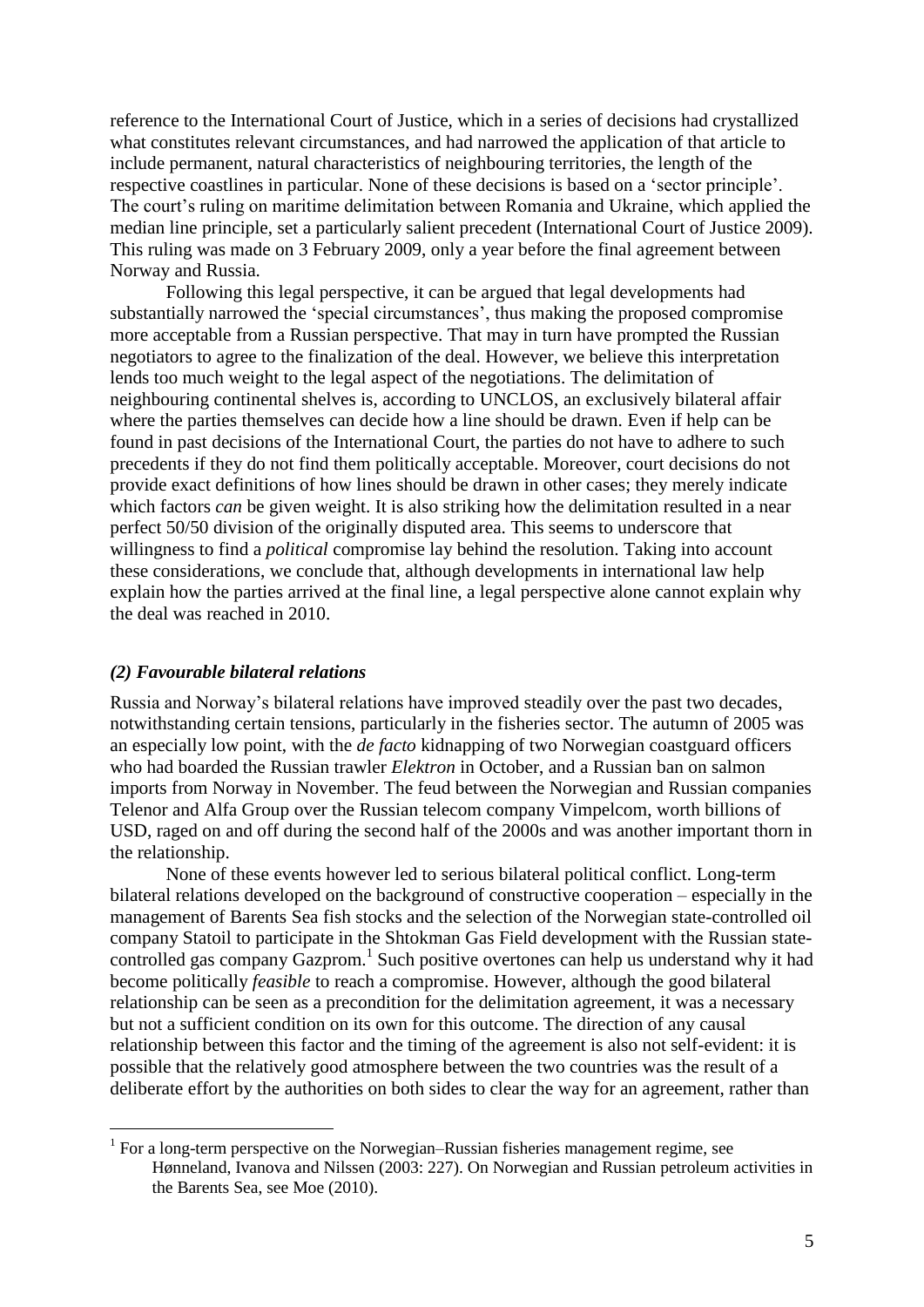vice versa. The deal cannot be understood solely in terms of Norwegian–Russian bilateral relations. Also broader developments and policy goals need to be considered, including national interests in the petroleum resources of the Barents Sea, which is the next hypothesis we examine here.

## *(3) The attractiveness of the disputed area's assumed petroleum resources*

The previously disputed area is believed to hold large oil and gas resources, and this may have made it particularly difficult to reach an agreement. On the other hand, considerable uncertainty is attached to this resource potential. Both Norway and the USSR/Russia have carried out some seismic surveying, Russia more so than Norway. Norway discontinued seismic surveys in 1976, whereas the USSR continued well into the 1980s. Thereafter a moratorium on all forms of exploration in the disputed area was respected by both sides.

The sides also agreed informally to refrain from publishing estimates of the resources in the area. The Norwegian Petroleum Directorate adhered to this practice, but on various occasions the Russian Ministry of Natural Resources and its subsidiary structures have published estimates of resources in the disputed area. According to the All-Russian Petroleum Exploration Research Institute (2005), the disputed area is expected to be gas-prone – with 5.8 trillion  $m<sup>3</sup>$  in recoverable gas reserves, as well as an additional 2.7 billion barrels of recoverable oil. Similar figures were suggested in 2005 by the head of Russia's Subsoil Resource Management Agency, Rosnedra, as well. His estimates for recoverable oil were higher, at 3.9 billion barrels (Ledovskikh 2005). It is not known whether these estimates are based on seismic exploration activity or satellite data. In any case, there is a significant methodological gap between how petroleum resources are considered 'extractable' in the Russian system and in the approach of the international (Western) petroleum industry, so these estimates should be used with caution.

|             | Initial total resources<br>MMt o.e. | Oil<br><b>MMt</b> | Ass. gas<br><b>BCM</b> | Free gas<br><b>BCM</b> | <b>Condensate</b><br><b>MMt</b> |
|-------------|-------------------------------------|-------------------|------------------------|------------------------|---------------------------------|
| In place    | 7481                                | 200               | 170                    |                        | 248                             |
| Recoverable | 6446                                | 360               |                        | 5 863                  | 172                             |

**Table 1. Russian resource estimates for the disputed area**

Source: All-Russian Petroleum Exploration Research Institute (2005).

After the delimitation deal was signed, Natural Resources Minister Trutnev stressed the uncertainty of the estimates, but also announced that there were up to ten structures that *might* hold resources in the category 'very large' (more than 1 trillion cubic meters of natural gas or 1 bill. tons of oil) or 'unique' (more than 5 trillion  $m<sup>3</sup>$  natural gas or 5 bill. tons of oil) (RIA Novosti 2010).

So what role can interest in these energy resources have played in the resolution of the dispute? Certainly energy was mentioned in Medvedev's official comments – both in Oslo in April 2010, when the agreement was announced (Medvedev and Stoltenberg 2010), and in Murmansk on 15 September 2010, when it was signed (Presidential Press Service 2010). These statements, and also the official comments from the Russian Ministry of Foreign Affairs, were of a fairly general nature, acknowledging that the area might contain significant resources and expressing the wish to cooperate. And certainly, resolution of the dispute would be a prerequisite for exploiting the resources. As the comments by Medvedev and Trutnev indicate, the area's petroleum potential is a central point of interest in connection with the delimitation. However, the Russian comments did not indicate any concrete Russian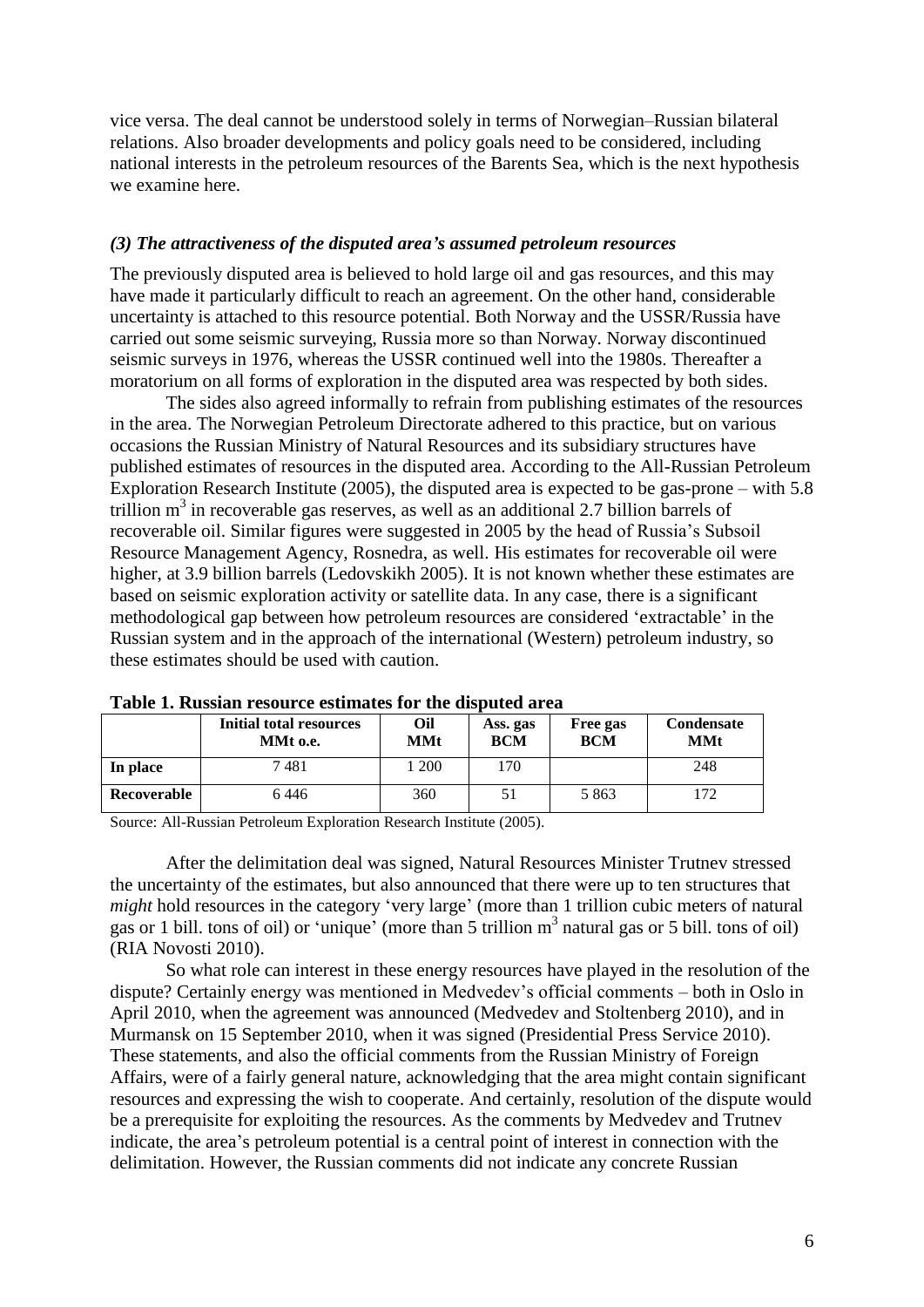programme for exploration and development of the area. This raises some initial doubts as to whether energy resources were in fact a significant driver for reaching a solution in 2010.

In our view, lobbying from energy companies to open and develop the area was not an important factor. There is no heavy Russian industrial actor with a strong interest in venturing into the previously disputed area. The Barents Sea has been reserved for development under the auspices of state-controlled Gazprom and Rosneft, but these companies were already stretched by existing commitments. Gazprom is heavily committed to the Yamal and Sakhalin projects. Considering the company's meagre results with the Prirazlomnoye Field (see Figure 1), it can hardly be expected to have spare capacity or appetite for another Barents Sea project beyond Shtokman. Since an appraisal of the Dolginskoye Field in 2009, Gazprom has not drilled offshore in the western part of the Russian Arctic.

Rosneft has had its its hands full with onshore projects such as Vankor and can be expected to maintain its focus on Siberian projects to fill the ESPO pipeline to China. Offshore, the company's main activities are related to Black Sea licenses; although it does carry out some exploration, this is limited to seismic surveying rather than test drilling for the time being. It is not clear what the aborted agreement between BP and Rosneft to explore three licence blocks in the Kara Sea between Yamal and Novaya Zemlya would result in if revived, with BP or another international partner., and in any case it puts these projects in the queue ahead of any future projects in the formerly disputed area.

As noted, there was an effective lid on negotiations on the Norwegian–Russian maritime boundary, with no leaks to the public. This made it possible to carry on the negotiations without nationalist, populist, oppositional or other distractions. This effectively blocked input from outside a small circle within the Russian Foreign Ministry and the Presidential Administration. Admittedly, there are strong links between key Russian political actors and the country's petroleum companies. For example, Dmitry Medvedev was Chairman of the Board of Gazprom before he became President of Russia; and Deputy Prime Minister Igor Sechin was at the time of the boundary agreement Chairman of the Board of Rosneft. However, these government-controlled companies have not expressed any interest in the disputed area, and in fact they have been criticized by the authorities for their passive stance on offshore petroleum activity. Other government agencies do not seem to have been involved in the final settlement, but for example the Ministry of Natural Resources provided data along the way and was also part of the negotiation team dealing with the technicalities of the delimitation. But that is different from taking the decision to sign a treaty  $-$  at a specific point in time.

Also, after the preliminary agreement on a resolution of the delimitation dispute was announced and much of the secrecy lifted, there were no signs of expansive Russian plans for the area. Neither has there been any indication that Rosneft or Gazprom were somehow wellprepared for the agreement. Therefore we believe there have been no secret plans for rapid development of the area. That does not mean that an assessment of the area's hydrocarbon potential did not play any role in the decision to accept a compromise, as is therefore touched upon in the official comments. These comments, however, treat energy development more as an opportunity that would arise sometime after resolution had been found. In sum, there are few signs that specific energy-industrial considerations in Russia were a *driver* for the deal.

# *(4) Increasing cost of manifold unresolved territorial disputes*

The Norwegian–Russian agreement on delimitation in the Barents Sea is fully in line with the goals stated in Russia's 2008 Arctic Strategy: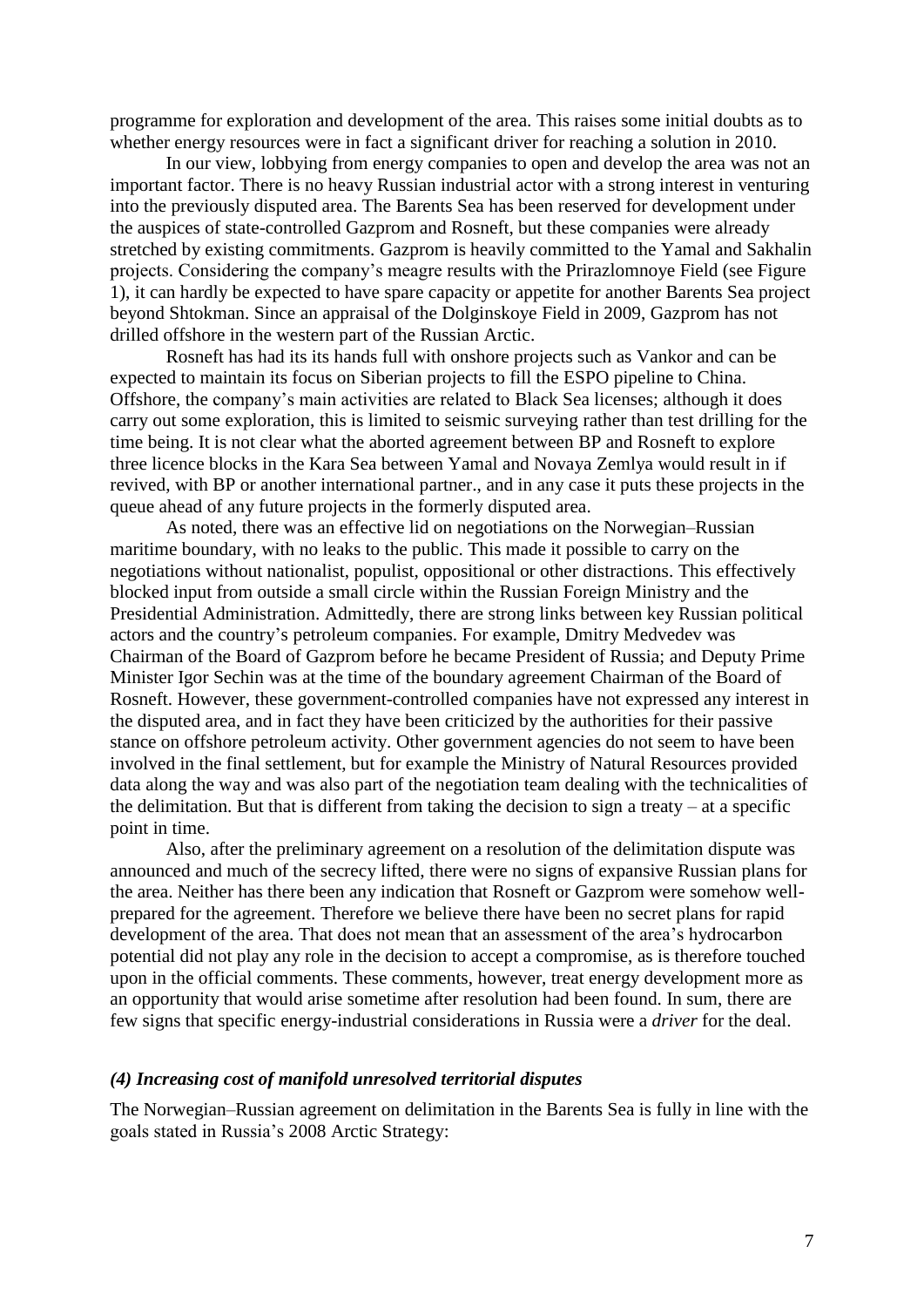*...to realize active cooperation between the Russian Federation and the Arctic states with the goal of delimiting ocean areas on the basis of norms of international law, reciprocal agreements taking into account national interests of the Russian Federation, and also for the resolution of questions related to the international legal substantiation of the outer boundary of Arctic Zone of the Russian Federation (Security Council of Russia 2008) (our translation).*

Such declarations need not carry much weight if they are isolated statements – but, in this case, the goal of clarifying borders and solving territorial disputes has also been followed up in practice, and not only in the Arctic. Russia has actively and systematically gone about solving the various disputes along its borders (see Table 2). Even if border issues have been settled earlier as well, it is remarkable how many border treaties have been concluded over the last decade. The Barents Sea deal therefore reflects a clear trend in Russian foreign policy to negotiate an end to the various disputes along the country's long borders.

|               | 3 Sept. 1990  Protocol between North Korea and the USSR on delimitation of the border between   |  |  |
|---------------|-------------------------------------------------------------------------------------------------|--|--|
|               | the two countries                                                                               |  |  |
| 16 May 1991   | Border agreement between China and the USSR                                                     |  |  |
|               | 27 Jan. 1994 Treaty on intersection of borders of China, Mongolia and Russia                    |  |  |
| 3 Sept. 1994  | Border agreement between China and Russia (western part of the border)                          |  |  |
| Sept. 1997    | Treaty between Lithuania and Russia on the border between Lithuania and                         |  |  |
|               | Kaliningrad                                                                                     |  |  |
| 3 Nov. 1998   | Border treaty between China, North Korea and Russia on the intersection of their                |  |  |
|               | borders at the Tumen River                                                                      |  |  |
| 5 May 1999    | Agreement between China, Kazakhstan and Russia on the intersection of the                       |  |  |
|               | borders between the three countries                                                             |  |  |
|               | 28 Jan. 2003 Border treaty between Russia and Ukraine                                           |  |  |
| 9 Feb. 2004   | Protocol between North Korea and Russia amending 1985 protocol between North                    |  |  |
|               | <b>Korea</b> and the USSR                                                                       |  |  |
|               | 14 Oct. 2004   Additional agreement between China and Russia on the western part of the border, |  |  |
|               | finalizing the entire border between the two countries                                          |  |  |
|               | 18 Jan. 2005 Border treaty between Kazakhstan and Russia                                        |  |  |
| 18 May 2005   | Border treaty between Estonia and Russia (later frozen by Russia in connection with             |  |  |
|               | spat between the two countries)                                                                 |  |  |
|               | 20 June 2006 Treaty on the intersection of the borders between Lithuania, Poland and Russia     |  |  |
| 27 March 2007 | Border treaty between Latvia and Russia                                                         |  |  |
| 17 May 2010   | Treaty on procedure for demarcation of borders between Russia and Ukraine                       |  |  |
| 15 Sept. 2010 | Treaty on maritime boundary delimitation between Russia and Norway                              |  |  |

### **Table 2. Border treaties negotiated by Russia 1990–2010.**

Sources for table: Rosgranitsa 2011; Alexseev and Vagin 1999; Baev 1998; Hirsch 2000; Lo 2005; Makarychev 2005; Menon 1995; Okuyama 2003; Selliaas 2002; Virkkunen 2001; Uibopuu 1995; Szajkowski 1993; Lukin 1998; Kimura 2005; Posol'stvo Rossii v Kitae 2010; Muradyan 2008; Lapenko 2008; Mikheev, 1998; Presidential Press Service 2007; Sabyrov n.d.

So why is it so important for Russia to tidy its borders? At least two explanations are plausible. Earlier it was commonly assumed, especially in small neighbouring countries such as Azerbaijan, Estonia or Norway, that unresolved disputes bear small costs for a large power like Russia, and that it could even be seen as advantageous for Russia to keep disputes open in order to use them as leverage in bilateral relationships.

While this might have been true for the Soviet Union, Russia's situation is different, and the cost of unresolved borders may have come to outweigh any benefits. Russia is more dependent on other countries now than during the Soviet period. Unresolved border conflicts put bi- and multilateral relations under strain, as well as tying up valuable political and highlevel administrative capacity. Both factors may become particularly acute when the conflicts are numerous.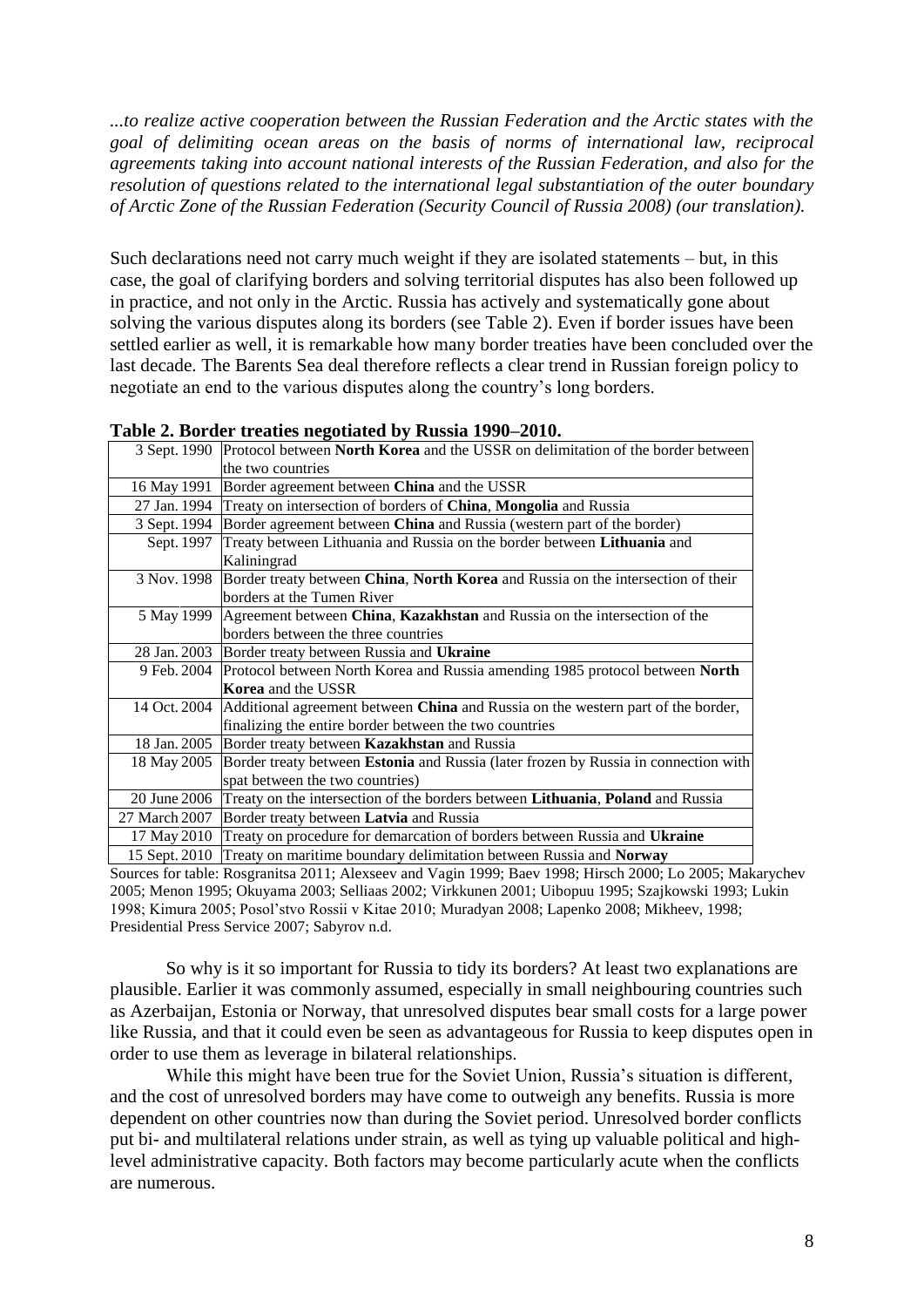There is therefore a growing realization that Russia must concentrate its expertise and resources on more important issues. Furthermore, insofar as Russia seeks to be perceived as a predictable rule-based player, the potential value of an unresolved dispute as leverage in other issue areas decreases, even if Russia may still resort to such tactics occasionally. We expand on this point in the next section.

### *(5) Russia as a constructive international actor*

The Norwegian–Russian agreement may also be seen as reflecting a broader cooperative trend in Russian foreign policy under President Medvedev that goes beyond border management. Part of this trend is to support global governance through international law and the UN, and to take a constructive stance on many issues in international affairs. The re-set of relations with the United States (March 2009), the renewed START Treaty (April 2010) and cooperation on Iran (June 2010) sanctions are further indications of such a trend. Medvedev's proposal for a new Euro-Atlantic security architecture stretching from Vancouver to Vladivostok was first launched in June 2008, and concretised and reiterated on several occasions in 2008 and 2009.

According to the official Russian Foreign Policy Concept adopted in 2008, the main foreign policy effort should focus on achieving the following objectives:

*… to influence global processes in order to ensure a just and democratic world order, based on a collective approach to finding solutions to international problems and on the supremacy of international law, in particular provisions of the UN Charter, as well as relations of equal partnership among states with a central and coordinating role in the UN, the key organization governing international relations and possessing a unique legitimacy* (Medvedev 2008, official translation).

In 2010, the multilateralist emphasis became even stronger in the always politically correct words of President Medvedev:

*The time when our country's foreign policy interests were implemented primarily through a network of bilateral ties is in the past. Today we need to learn how to use the resources of multilateral organizations and to operate such resources with skill, precision and assertiveness* (Medvedev 2010, our translation).

Words are of course cheap, but such statements fit well with a sober assessment of Russia's diverse interests, limited capabilities and lack of unwavering bilateral allies. The overt support for the UN also contrasts conveniently for the Russians with the often negative stance of the United States towards that organization, allowing them to have a more progressive image in this area.

On the other hand, incidents such as the 2008 military campaign in South Ossetia, the subsequent recognition of Abkhaz and South Ossetian independence and the 2009 gas conflict with Ukraine might be seen as contradicting these positive signals in Russian foreign policy.

There are at least four possible explanations of this seeming incoherence. The first is that, in the view of the Russian foreign policy establishment (as well as some Western observers), in both conflicts Russia was the victim (its UN-mandated peacekeepers were attacked by Georgia; its gas was siphoned off by Ukraine). Thus its actions in those conflicts were meant to be defensive rather than aggressive and did not contradict the cooperative foreign policy line.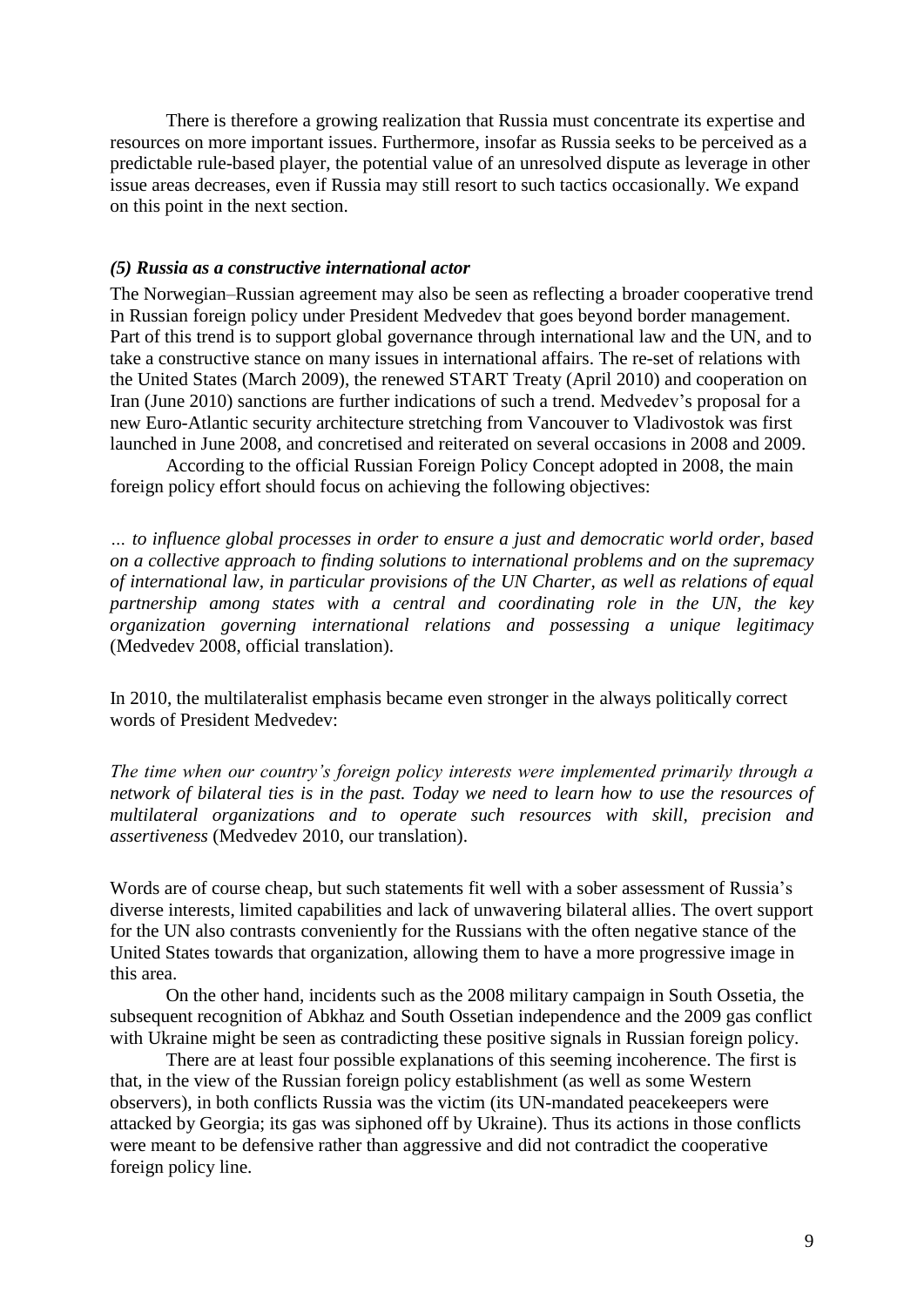The second is that conflicts with Georgia and Ukraine were perceived as unique bilateral issues, and the negative implications for Russia's reputation were not fully appreciated by Russian policy-makers, at least not at first.

The third is that today's multilateral rhetoric and image-building got its impetus shortly after the war in South Ossetia. Although it is now difficult for the Russians to backtrack out of the cul-de-sac of Abkhaz and South Ossetian sovereignty, lessons may have been quietly learned, and there may be a desire to move on and away from that confrontation.

The fourth possible explanation emphasizes the disunity of Russian foreign policy actors: hardliners may have succeeded in getting recognition of Abkhaz and South Ossetian sovereignty, but, since then, more pragmatic and Western-oriented actors have got the upper hand. Or, they may have the upper hand in different areas. This explanation would fit with Dmitry Medvedev's slow, but gradual consolidation of his foreign policy power as president.

It is striking how the emphasis on legality in connection with the Barents Sea deal fits not only with Medvedev's broader political discourse, but also with his background in jurisprudence and with his entourage of young progressive lawyers. An emphasis on rulebound, cooperative international behaviour is compatible with another policy orientation of this part of the Russian elite, namely a desire to reinvigorate Russia's soft power (Orttung 2010: 7; Wilson and Popescu 2009: 319; Tsygankov 2009: 355; Hill 2006: 341). Thus a cooperative Russian foreign policy, with the Barents Sea deal as one of its expressions, is highly compatible with the worldview of Medvedev and the so-called young lawyers.

It is not easy to weight these four possible explanations in relation to each other. We however believe that the four explanations combined are sufficiently strong to make our interpretation plausible. The delimitation treaty with Norway may thus indicate that Russia is on a cooperative, multilateralist path despite various confrontational incidents over the past few years. Even if this interpretation is correct, there is no guarantee that Russia will be on this path forever. Instead, it could be argued that if the conflicts with Georgia and Ukraine are important drivers of a current charm offensive, the charm may not last longer than the memory of those conflicts. The interpretation that Russia is on a cooperative path may, however, still be important for understanding current developments such as the resolution of the Barents Sea delimitation dispute with Norway. This line of thinking would also be in keeping with previous interpretations of Russian multilateralism as central to Russian foreign policy, but 'more about co-ordinated action than fostering and adhering to common norms' (Rowe and Torjesen 2009: 13). Finally, the Arctic has political characteristics that make a cooperative, multilateral approach especially valuable to Russia there, as we discuss in the next section.

### *(6) Bolstering UNCLOS*

Russia has explicitly linked the delimitation agreement to what is clearly the most important issue in Russian Arctic policy – its claim to an extended continental shelf in the Arctic Ocean. In fact, this was a major justification for the agreement cited by the Russian Ministry of Foreign Affairs after the deal was first announced, and also in unofficial remarks by the staff of the presidential administration (see Nesterenko 2010; MID 2010; Presidential Administration 2010). According to the Foreign Ministry's spokesperson, 'The delimitation is essential also from the point of view of progress for our claim in the Commission on the Limits of the Continental Shelf' (Newsru 2010). He was referring to the recommendation that the commission had given to Russia in 2002 on the need to arrive at an agreement with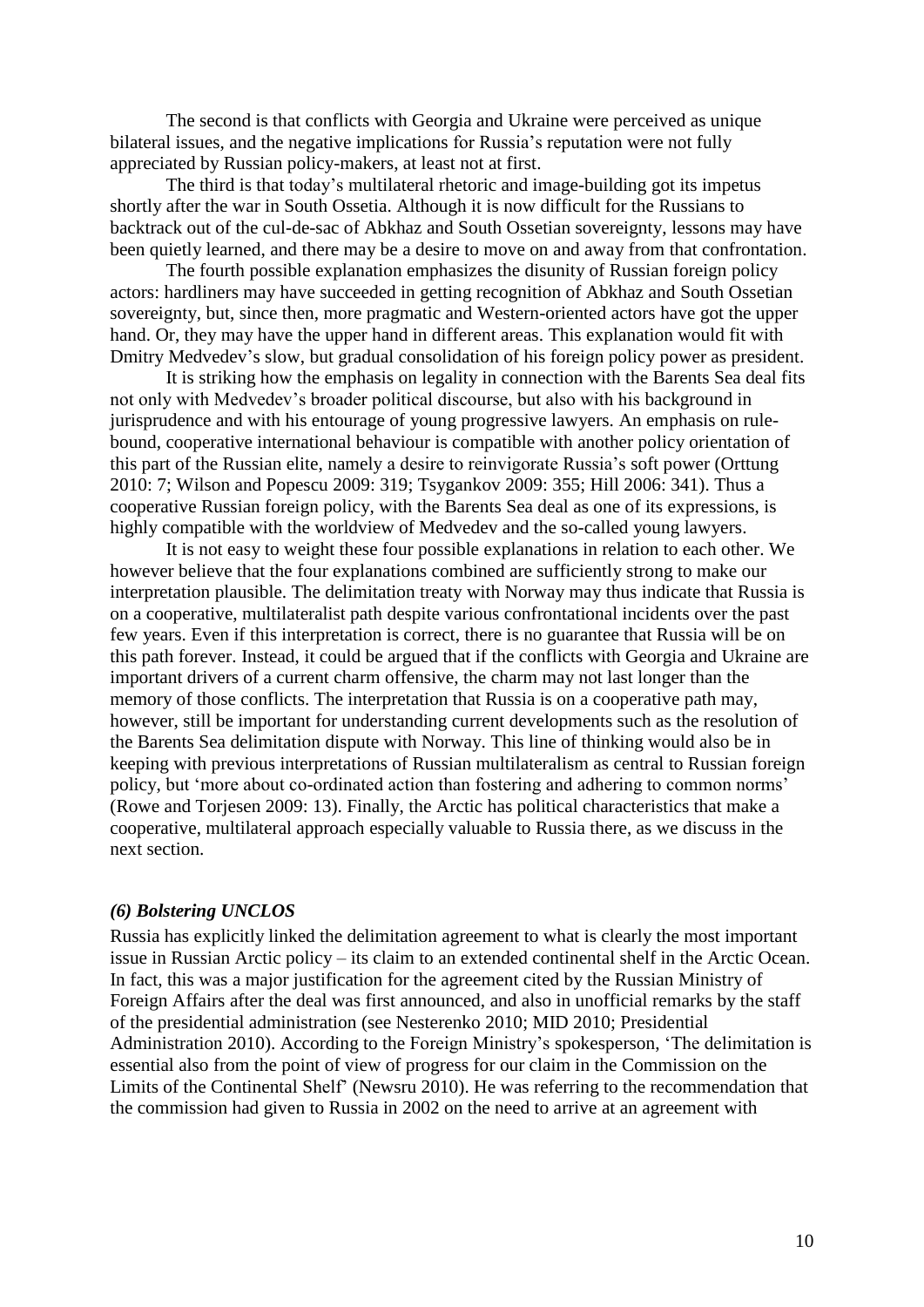Norway before establishing the outer limits of the Russian continental shelf.<sup>2</sup> However, Norway received its final recommendations on its continental shelf in 2009, so the pending boundary delimitation did not block Norway's submission from being dealt with. Thus it may be questioned what impact an unresolved boundary could have had on the Russian claim. Nonetheless, if the Russian side made this connection, it could be because its continental shelf application is substantially larger and more complex than that of Norway, and even the slightest risk of disturbing the process in the commission could be an argument for reaching an agreement in the Barents Sea (a revised Russian continental shelf submission is expected in 2013).

The Norwegian–Russian deal can also be seen as supporting UNCLOS in the Arctic on a more general level. It is UNCLOS that provides the coastal states with exclusive resource rights. Russia, like Norway, would have much to lose if the authority of UNCLOS should become weakened. With the rapidly changing Arctic ice situation (Parkinson 2008: 3, 11) as well as the reordering of international politics – including the rise of new powers like China and increasing interest in the Arctic on the part of the EU and the USA – cementing UNCLOS in the Arctic has become more urgent for Russia.

In the years immediately prior to 2010 there was international discussion about the need for a new governance framework for the Arctic, possibly in the form of a new international Arctic Treaty (see e.g. Schram Stokke 2007). In response, Russia in close cooperation with the other Arctic littoral states, Norway, Canada, Denmark and the United States made an effort to push this issue back off the agenda and to promote UNCLOS as the main legal framework for the Arctic. A high point came with the 27–28 May 2008 Arctic Sea Conference in Ilulissat, Greenland, which was attended by various ministers of the Arctic Sea littoral states. The littoral states did *not* invite the non-littoral Arctic states Finland, Iceland and Sweden or the EU to the event, and produced a declaration on UNCLOS and Arctic governance which included the following formulation:

*We remain committed to this legal framework and to the orderly settlement of any possible overlapping claims. This framework provides a solid foundation for responsible management by the five coastal States and other users of this Ocean through national implementation and application of relevant provisions. We therefore see no need to develop a new comprehensive international legal regime to govern the Arctic Ocean… The five coastal states currently cooperate closely in the Arctic Ocean with each other and with other interested parties… We will work to strengthen this cooperation, which is based on mutual trust and transparency* (Gahr Støre et al. 2008).

Many of the UNCLOS principles have yet to be applied and tried in practice in the Arctic. Hence, it is in the interest of the Arctic littoral states to avoid any statements or actions that could weaken or overshadow UNCLOS in this part of the world. Resolving the delimitation issue in ostentatious compliance with international law could be a strategic move in this perspective, both for Russia and Norway. We therefore believe that the desire to bolster UNCLOS was an important factor in explaining Russia's will to compromise in the Barents Sea in 2010. However, whereas the Russian legal experts may have been acutely aware of the

 $\overline{a}$ 

<sup>&</sup>lt;sup>2</sup> 'In the case of the Barents and Bering seas, the commission recommended to the Russian Federation, upon entry into force of the maritime boundary delimitation agreements with Norway in the Barents Sea, and with the United States of America in the Bering Sea, to transmit to the commission the charts and coordinates of the delimitation lines as they would represent the outer limits of the continental shelf of the Russian Federation extending beyond 200 nautical miles in the Barents Sea and the Bering Sea respectively' (UN General Assembly 2002).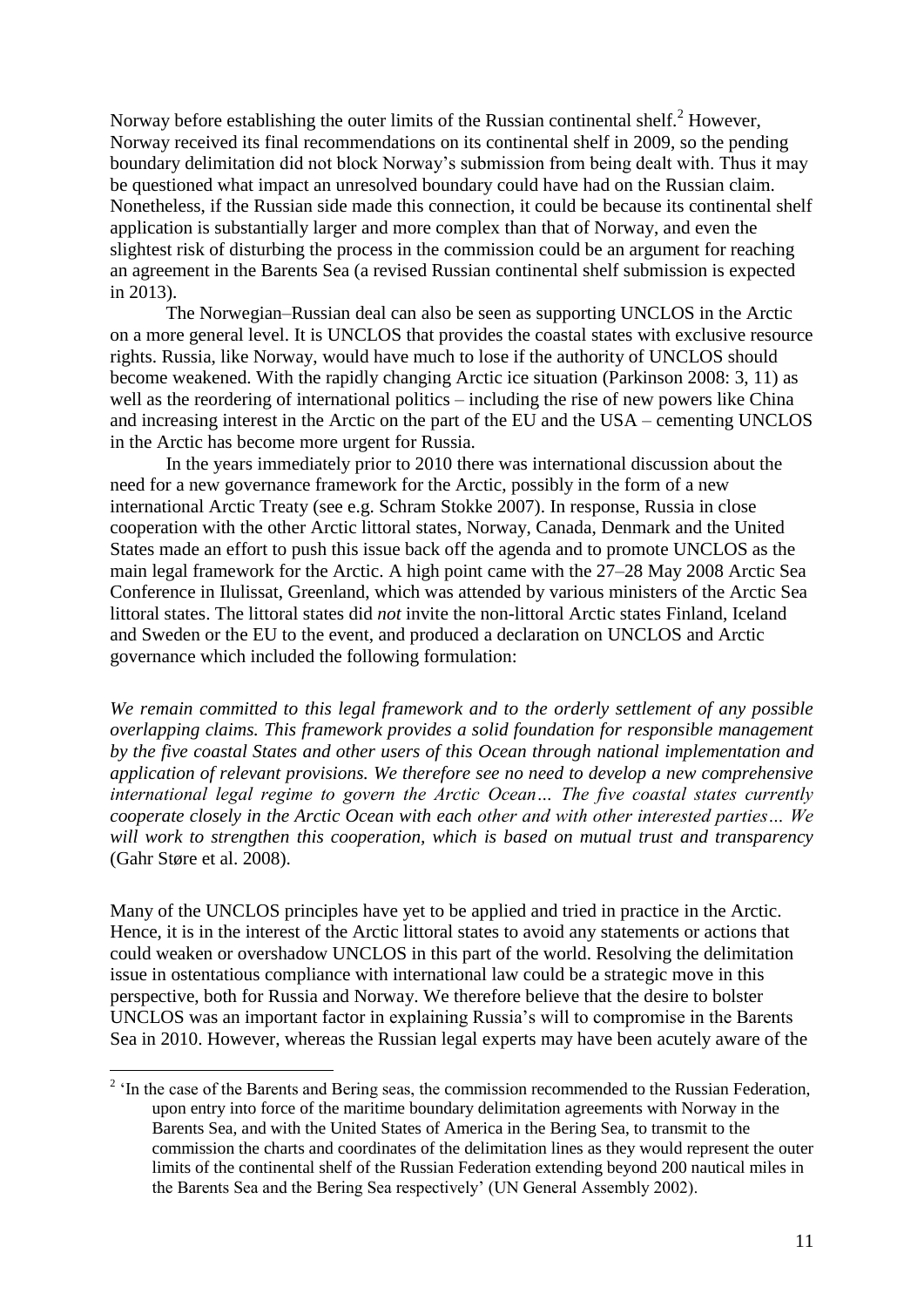importance of UNCLOS, in the broader foreign policy elite and the rest of the population such awareness may have needed more time to ripen. It may therefore have been easier for the Russian officials involved in the deal to link the delimitation agreement directly to the claim to an extended continental shelf rather than the complex legal aspects of UNCLOS in some of their statements.

### **Is the deal a firm one?**

Given the centralization of power in Russia and the largely subservient parliament, the deal stood firm, and support for ratification by the State Duma was relatively unproblematic. This contrasts with the 1990s when President Yeltsin could have expected serious problems with ratification, had he signed an agreement. In light of this, the carefully steered information process surrounding the finalization of the negotiations, as well as the signing ceremony, seems striking. Both the preliminary announcement and the signing ceremony were subject to a virtual media blackout in Russia. There was no prior announcement in the Russian press on the upcoming ceremony (even though it had been widely mentioned with an accurate date in the Norwegian press eight days in advance: see NTB 2010a; NTB 2010b). Seemingly the Russian authorities did not want to take any risks in presenting a still unfinished process, something which could have unleashed critical voices. Information was disseminated actively to the public only after the deal was a *fait accompli*, signalling that any objections would be too late anyway and that Duma ratification was merely a matter of procedure.

It may be that the Russian decision to move the ceremony from Moscow to Murmansk should be seen in this light as well. That way, the agreement got less media attention, especially television coverage, than it would have in Moscow. Furthermore, the ceremony took place in a small conference room with a minimal audience – at the very same time as a meeting of the 'Maritime Collegium' with high-profile government and public figures was underway in the same city. Under normal circumstances, one might have expected the two events to be integrated, but they were kept entirely separate. Whereas Norway sent a whopping five ministers to the signing ceremony, Russia's Minister of Natural Resources Yuri Trutnev, who was in town attending the Maritime Collegium, did not attend.

The decision to downplay the agreement in the Russian public sphere contrasts with the strong official support for the deal, as reflected in President Medvedev's presence at the ceremony and his remarks afterwards. In fact, the treaty was signed by the foreign ministers of the two countries, so Medvedev could have chosen not to attend. His presence achieved two things simultaneously. Firstly, it signalled to the government apparatus and the progovernment bloc in the Duma that this was a done deal, fully backed by the president, and that objections were not welcome. Secondly, by limiting the publicity, the risk of nationalistic actors latching on to the issue and using it against the government was minimized. This interpretation is supported by the sensitivity that the Russian authorities have shown to even relatively small public manifestations of opposition beyond the print media and the internet (for more on this, see for example Overland and Kutschera 2011: 319).

Nevertheless, the agreement did meet some resistance from representatives of the fisheries sector in Murmansk. They sent letters to Moscow demanding meetings with State Duma deputies and calling for the treaty to be rejected until it was amended or improved in a way that would better protect their interests. Foreign Minister Lavrov responded by publicly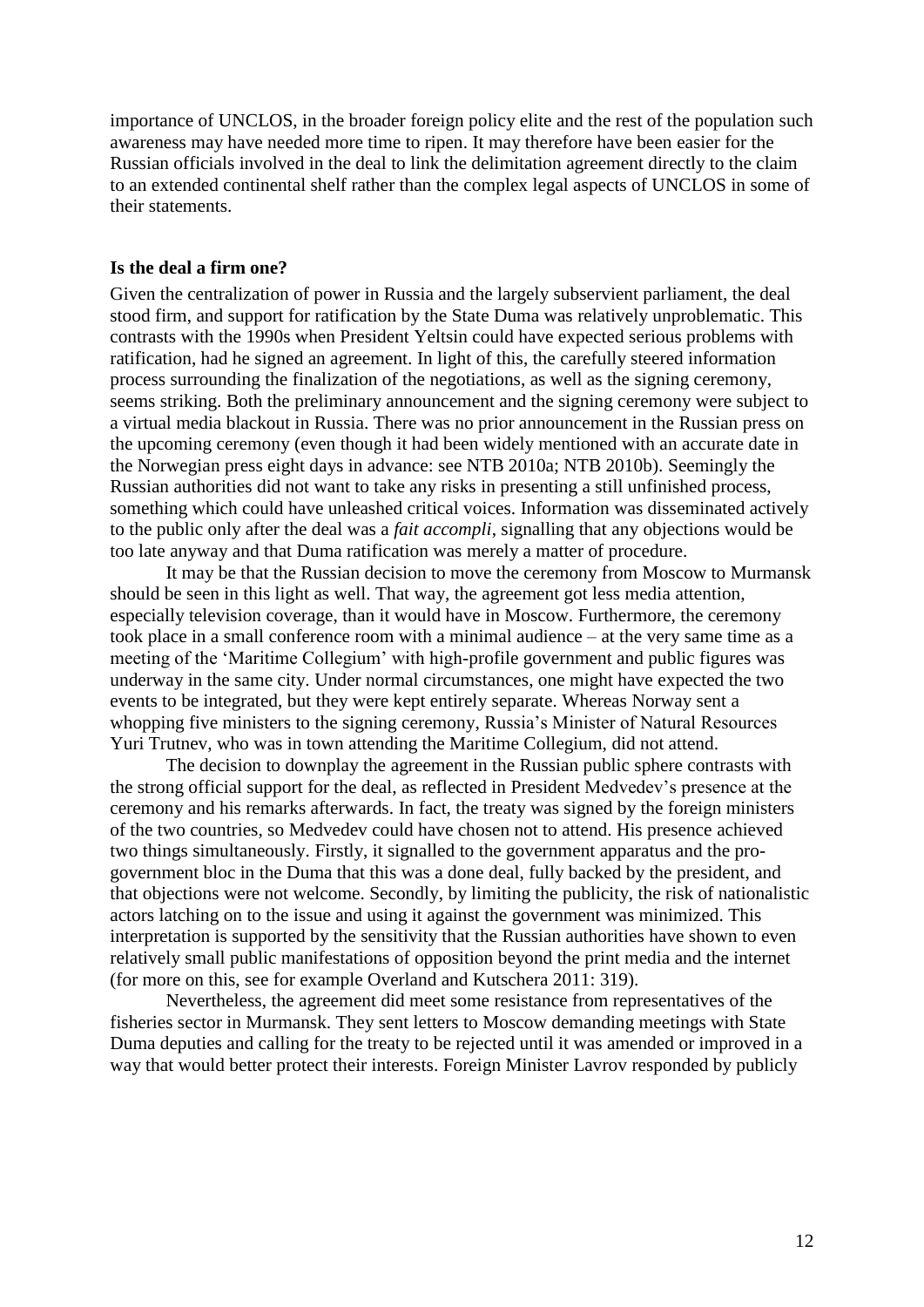defending the agreement on this point (Lavrov 2011). Clearly the dissatisfaction in Murmansk was seen as an unwanted disturbance in the run-up to ratification.<sup>3</sup>

Speculations that Prime Minister Putin might distance himself from the deal in the assumed rivalry with Medvedev make little sense, especially after his public endorsement of the agreement:

*I have no doubt at all that the existing issues in the Arctic, including those related to the continental shelf, can be resolved in a spirit of partnership through negotiations and on the basis of existing international law. As an example I want to mention the recently signed Russian–Norwegian treaty on the delimitation of maritime area and cooperation in the Barents Sea and the Arctic Ocean. The negotiations were exhausting. They went on for decades and sometimes reached deadlocks. However, we finally found a way out, the treaty was concluded; I believe that it is a good example of the possibility of finding a compromise acceptable for all parties. In the given case both parties really wanted to produce a result and were taking steps to meet each other halfway* (Putin 2010, official translation).

This is also, and we believe not incidentally, the very same kind of language used by the five Arctic coastal states in the Ilulissat Declaration quoted above (Gahr Støre et al. 2010).

## **Conclusions**

 $\overline{a}$ 

We began this article by arguing that Norway had long been ready for a compromise on the Barents Sea boundary dispute with Russia, and that an explanation of the resolution of the dispute in 2010 must therefore primarily be sought on the Russian side. We then asked which factors could explain the timing of the agreement and examined six hypotheses. The potential for large-scale petroleum development underlined the stakes and the importance of the outcome, but cannot explain why an agreement was reached at this specific juncture. Likewise, a positive trend in Norwegian-Russian relations and new precedents in international law may be part of the picture, but have limited explanatory power in this context. Instead, we believe that maturing negotiations, Russia's general effort to tidy up its spatial fringes by finalising borders and boundaries and Russia's desire to be seen as a constructive and ruleabiding international actor all to some degree help to explain why an agreement was reached precisely in 2010.

Since no factor alone can explain the timing of the deal, these points must be seen in combination. There are, however, several indications that a desire to reaffirm UNCLOS as the pre-eminent framework for Arctic governance may have been a particularly important motivation for the Russian government. In light of the 2008 Ilulissat Declaration, this motivation should not be seen as unique to the Russian Federation, but to some extent part of a concerted effort of the Arctic littoral states to dispel the myth of a 'geopolitical scramble' for the Arctic.

<sup>&</sup>lt;sup>3</sup> While there was little doubt about the final result, only the representatives from United Russia supported the Treaty in the Duma. Other parties listened to the vocal opposition of fisheries organisations in Murmansk, who claimed that the treaty would jeopardize their interests, also after the government had rejected these arguments.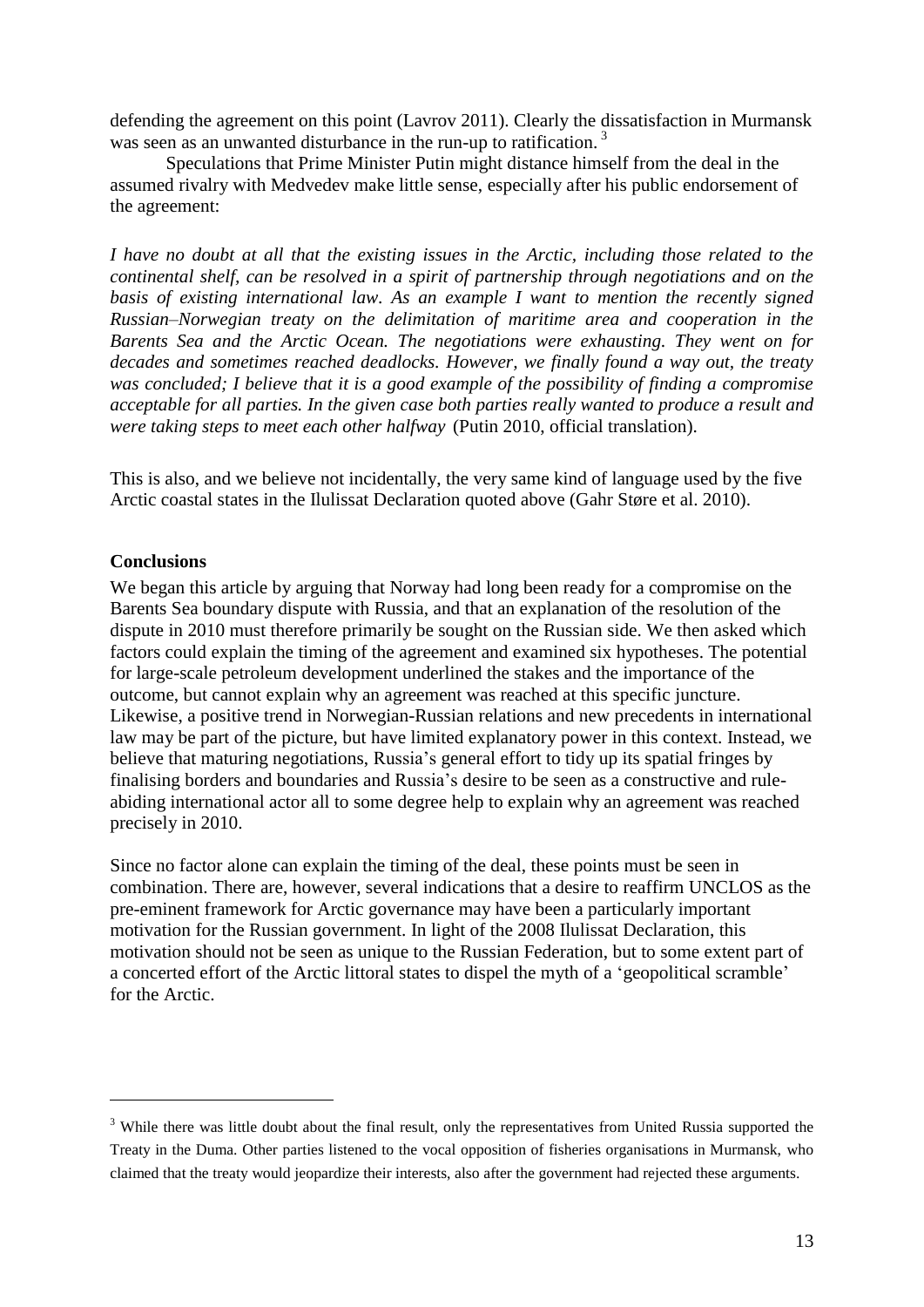## **Acknowledgements**

This article is a product of the RussCasp project, which is financed by the Petrosam Programme of the Research Council of Norway and includes Econ Pöyry, the Fridtjof Nansen Institute and NUPI as consortium partners. We are very grateful for extensive input from Morten Anker, Jakub Godzimirski, Øystein Jensen, Lars Lunden, Natalia Moen, Kristoffer Svendsen and Elana Wilson Rowe in connection with our work on the article.

# **References**

- ALEXEEV, M.A. AND VAGIN V., 1999. Russian regions in expanding Europe: the Pskov connection. *Europe-Asia Studies*, 51 (1), 43–64.
- ALLISON, G., 1969, Conceptual models and the Cuban Missile Crisis. *American Political Science Review*, 63 (3), 689–718.
- ALL-RUSSIAN PETROLEUM EXPLORATION RESEARCH INSTITUTE (2005) *Osnovnye printsipy kompleksnogo osvoenia resursov uglevodorodnogo syria severo-zapadnogo regiona Rossii*. St. Petersburg: VNIGRI.
- BAEV, P.K., 1998. Bear hug for the Baltic. *The World Today*, 54 (3), 78–79.
- BRUBAKER, D. AND RAGNER, C.L., 2010. A review of the International Northern Sea Route Program (INSROP) – 10 years on. *Polar Geography*, 33 (1–2), 15–38.
- BUNIK, I., 2008. Alternative approaches to the delimitation of the Arctic Continental Shelf. *International Energy Law Review*, 4, 114–125.
- EIKELAND, S.; RYABOVA, L. AND IVANOVA, L., 2005. Northwest Russian fisheries after the disintegration of the USSR: market structure and spatial impacts. *Polar Geography*, 29 (3), 224–236.
- GAHR STØRE, J., 2010. *'Most is north': The High North and the way ahead – an international perspective*. Lecture at the University of Tromsø, 29 April. Available from: http://www.regjeringen.no/en/dep/ud/Whats-new/Speeches-andarticles/speeches\_foreign/2010/Most-is-north.html?id=602113 [Accessed 19 December 2010].
- GAHR STØRE, J.; LUNN, G.; MØLLER P.S.; NEGROPONTE, J.D. AND LAVROV, S., 2008. *The Iluluissat Declaration,* Arctic Ocean Conference, Ilulissat, Greenland, 27–29 May. Available from: http://www.oceanlaw.org/downloads/arctic/Ilulissat\_Declaration.pdf [Accessed 4 January 2011].
- HEININEN, L., 2005. Impacts of globalization and the circumpolar North in world politics. *Polar Geography*, 29 (2), 91–102.
- HILL, F., 2006. Moscow Discovers Soft Power. *Current History*, 105 (693), 341–347.
- HIRSCH, F., 2000. Toward an empire of nations: border-making and the formation of Soviet national identities. *Russian Review*, 59 (2), 201–226.
- HØNNELAND, G.; IVANOVA, L. AND NILSSEN, F., 2003. Russia's Northern Fisheries Basin: trends in regulation, fleet and industry. *Polar Geography*, 27(3), 225–239.
- INTERNATIONAL COURT OF JUSTICE, 2009, *Maritime Delimitation in the Black Sea (Romania v. Ukraine), Judgment*, International Court of Justice. Available from: http://www.icjcij.org/docket/files/132/14987.pdf [Accessed 4 January 2011].
- IVANOVA, M. AND SYDNES, A.K., 2010. Interorganizational coordination in oil spill emergency response: a case study of the Murmansk region of Northwest Russia. *Polar Geography*, 33 (3–4), 139–164.
- JENSEN, Ø., 2011. Treaty between Norway and the Russian Federation concerning Maritime Delimitation and Cooperation in the Barents Sea and the Arctic Ocean, *International Journal of Marine and Coastal Law*, 26(1), 151–168.
- KIMURA, H., 2005. Source Russia and the CIS in 2004: Putin's offensive and defensive actions. *Asian Survey*, 45 (1), 59–66.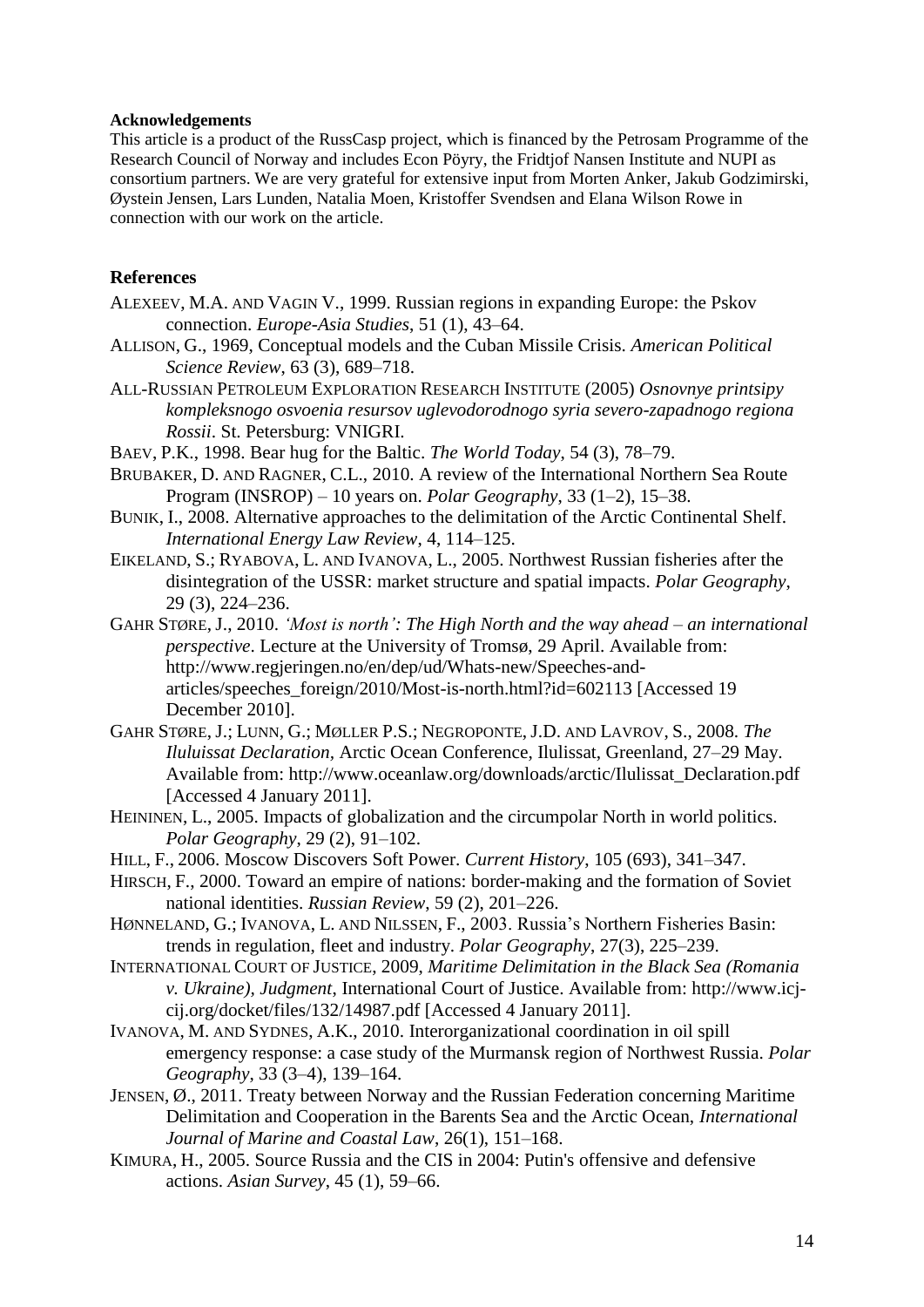KINGDOM OF NORWAY AND THE RUSSIAN FEDERATION, 2010. *Treaty between the Kingdom of Norway and the Russian Federation concerning Maritime Delimitation and Cooperation in the Barents Sea and the Arctic Ocean*. Available from: www.regjeringen.no/upload/UD/Vedlegg/Folkerett/avtale\_engelsk.pdf, [Accessed 19 November 2010]

- LAPENKO, M.V., 2008. *Rossiya i Kazakhstan na puti sozdaniya voenno-strategicheskovo prostranstva*. Saratov: Voenno-istoricheskie issledovaniya v Povolzhe, 120–121.
- LAVROV, S.V., 2011. Press conference, Russian Ministry of Foreign Affairs, 13 January 2011. Available from: http://www.mid.ru [Accessed 21 January 2011].
- LEDOVSKIKH, A.A., 2005. Geopoliticheskie aspekty razvitiya neftegazovogo kompleksa severo-zapadnogo regiona Rossii. *Mineral'nye resursy Rossii –Ekonomika i upravlenie*, 4, 2–13
- LO, B., 2005. Putin's oriental puzzle. *The World Today*, 61 (12), 15–16.
- LUKIN, A., 1998. The image of China in Russian border regions. *Asian Survey*, 38 (9), 821– 835.
- MAKARYCHEV, A., 2005. Pskov at the crossroads of Russia's trans-border relations with Estonia and Latvia: between provinciality and marginality. *Europe-Asia Studies*, 57 (3), 481–500.
- MEDVEDEV, D., 2008. *The foreign policy concept of the Russian Federation*. Available from: http://www.mid.ru/nsosndoc.nsf/0e9272befa34209743256c630042d1aa/cef95560654d4ca5c32574960036c
- ddb? [Accessed 15 December 2010]. MEDVEDEV, D., 2010. Vystuplenie na soveshchanii s rossiyskimi poslami i postoyannimi
	- predstavitelyami v mezhdunarodnykh organizatsiyakh. Available from: www.kremlin.ru/transcripts/8325 [Accessed 18 Dec. 2010].
- MEDVEDEV, D. AND STOLTENBERG, J., 2010. Sovmestnaya press-konferentsiya possiyskonorvezhskikh peregovorov. Available from: www.kremlin.ru/transcripts/8924, [Accessed 27 December 2010].
- MENON, R., 1995. In the shadow of the bear: security in post-Soviet Central Asia. *International Security*, 20 (1), 149–181.
- MID, 2010. Kommentariy Departamenta informatsii i pechaty MID Rossii v svyazi s podpisaniem rossiysko-norvezhskogo Dogovora o razgranicheniem morskikh prostranstv. Available from:

http://www.mid.ru/brp\_4.nsf/0/9350CB29FC106130C32577A00027B318 [Accessed 2 March 2011].

MIKHEEV, V., 1998. Potentsial vrazhdy versus sotrudnichestva. *Pro et Contra*, 3(2), 53–67.

MOE, A., 2010. Russian and Norwegian petroleum strategies in the Barents Sea. *Arctic Review on Law and Politics*, 1(2), 225–248.

- MURADYAN, E.R., 2008. Problemy obespecheniya bezopasnosti rossiyskovo gosudarstva. *Vestnik Chelyabinskovo gosudarstvennovo universiteta*, 8, 12–17.
- NESTERENKO, A., 2010. Russian MFA Spokesman Andrei Nesterenko response to media question regarding Russian–Norwegian Agreement on Maritime Delimitation in the Barents Sea and the Arctic Ocean. Available from: http://www.mid.ru/Brp\_4.nsf/arh/28A6508288DACE24C32577140029DBDC?OpenD

ocument [Accessed 2 March 2011].

- NEWSRU, 2010. Rossiya i Norvegiya razgranichili arkticheskie morskie territorii. Available from: http://www.newsru.com/russia/15sep2010/nrwrf.html#1 [Accessed 26 Feb. 2011].
- NTB, 2010a. Delelinjeavtalen underskrives 15. september, *Aftenposten*, 7 September, p. 7.
- NTB, 2010b. Detaljene på plass for delelinjeavtalen, *Faedrelandsvennen*, 7 September, p. 10.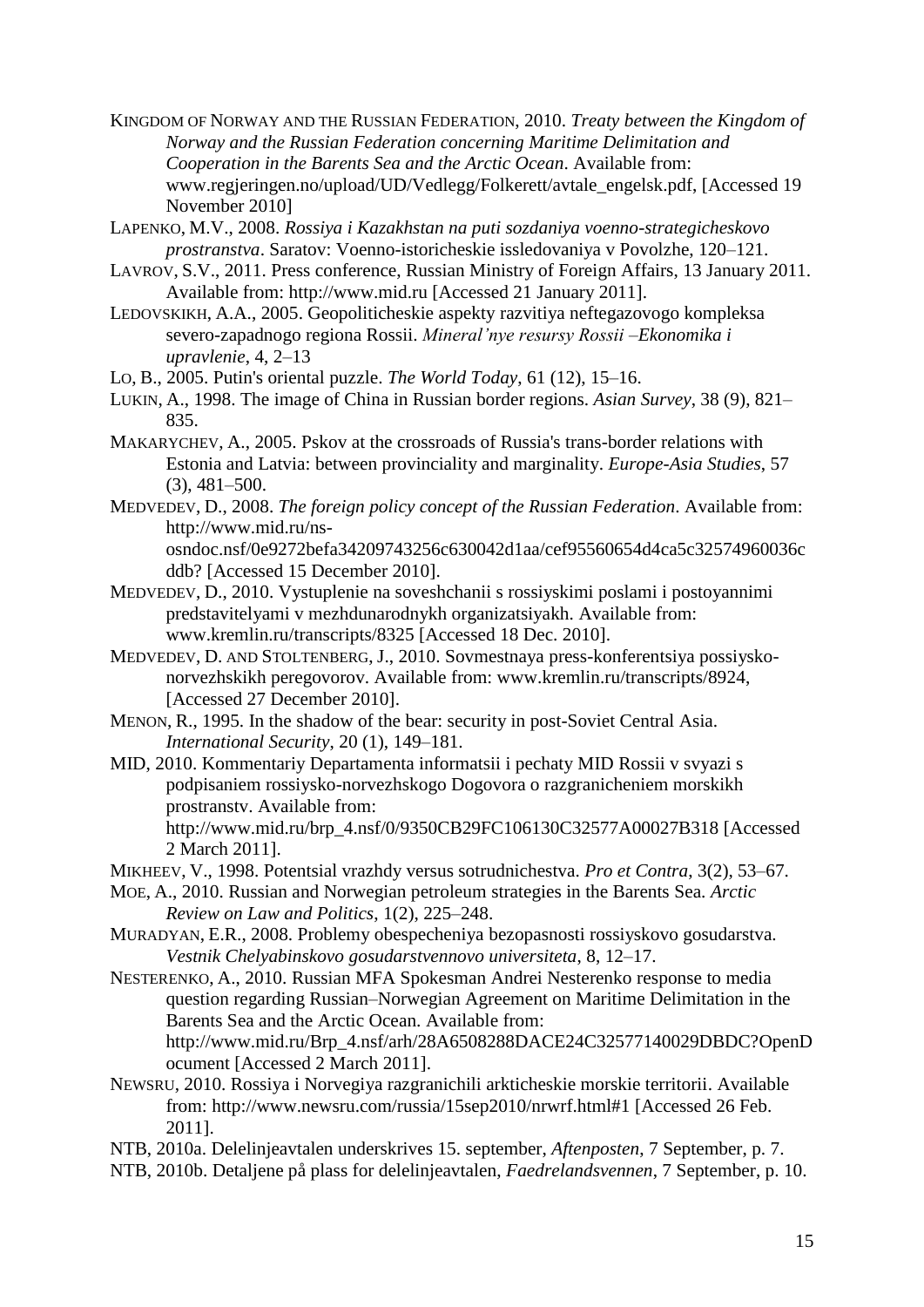- OKUYAMA, Y., 2003. The dispute over the Kurile Islands between Russia and Japan in the 1990s. *Pacific Affairs*, 76 (1), 37–53.
- ORTTUNG, R. W., 2010. Russia's use of PR as a foreign policy tool. *Russian Analytical Digest*, (81), 7–10.
- OVERLAND, I. AND KUTSCHERA, H., 2011. 'Pricing pain: social discontent versus political willpower in Russia's gas sector', *Europe-Asia Studies*, 63 (2), 311–329.
- PARKINSON, C., 2008. Recent trend reversals in Arctic Sea ice extents: possible connections to the North Atlantic Oscillation. *Polar Geography*, 31 (1–2), 3–14.
- POSOL'STVO ROSSII V KITAE, 2010. Sovmestnaya Deklaratsiya Rossiyskoy Federatsii i Kitayskoy Narodnoy Respubliki 2004 godu. Available from: http://www.russia.org.cn/rus/2839/31292776.html [Accessed 3 January 2011].
- PRESIDENTIAL ADMINISTRATION, 2010. Dogovor o granitse v Barentsevom More ukrepit pravaoy rezhim v Arktike. Available from:

http://www.rian.ru/arctic\_news/20100915/275973370.html [Accessed 2 March 2011].

- PRESIDENTIAL PRESS SERVICE, 2007. *Nachalo vstrechi s premer-ministrom Latvii Aygarsom Kalvitiso.* Presidency of the Russian Federation. Available from: http://archive.kremlin.ru/text/appears/2007/03/121013.shtml [Accessed 3 January 2011].
- PRESIDENTIAL PRESS SERVICE, 2010. *Dogovor s Norvegiey o razgranichenii morskikh prostranstv*. Press release 15 September. Available from: http://www.kremlin.ru/news/8921/print [Accessed 28 Dec. 2010].
- PUTIN, V., 2010. *Prime Minister Vladimir Putin addresses the international forum 'The Arctic: Territory of Dialogue'*. Available from:

http://premier.gov.ru/eng/events/news/12304/ [Accessed 18 December 2010].

- ROSGRANITSA, 2011. *Informatsiya o delimitatsii i demarkatsii gosudarstvennoy granitsy Rossiyskoy Federatsii*, Rosgranitsa. Available from: http://www.rosgranitsa.ru/about/international/countries/delimitation [Accessed 3 January 2011].
- RIA NOVOSTI, 2010. 'Osvoenie arkticheskogo shelfa mozhet nachatsya lish cherez 12-15 let'. Available from: http://www.rian.ru/arctic\_news/20100915/276175957.html [Accessed 26 February 2011]
- ROWE, E.W. AND TORJESEN, S., 2009. Key features of Russian multilateralism. *In:* E.W. Rowe and S. Torjesen, eds, *The multilateral dimension in Russian foreign policy.* London: Routledge, 1–20.

RUSSIAN FEDERATION AND KINGDOM OF NORWAY, 2007. *Agreement between the Russian Federation and the Kingdom of Norway on the maritime delimitation in the Varangerfjord area*, 11 July. Available from: http://www.un.org/Depts/los/doalos\_publications/LOSBulletins/bulletinpdf/bulletin67 e.pdf [Accessed 25 January 2011].

- SABYROV, A.S., n.d., *Obzor pravovoy basy: Natsionalnoe zakonodatelstvo respubliki Kazakhstan.* OSCE Academy, 11–12. Available from: http://www.osceacademy.org/uploads/files/Republic of Kazakhstan.pdf [Accessed 3 January 2011].
- SECURITY COUNCIL OF RUSSIA, 2008. *Osnovy gosudarstvennoy politiki Rossiyskoy Federatsii v Arktike na period do 2020 gode i dal'neyshuyu perspektivu*, signed by President Dmitry Medvedev on 18 September. Available from: http://www.scrf.gov.ru/documents/15/98.html [Accessed 19 December 2010].
- SELLIAAS, A., 2002. *Russland, Litauen og Kaliningrad – tre enheter, to land, en utfordring?.*  FFI report. Available from: http://rapporter.ffi.no/rapporter/2002/02023.pdf [Accessed 3 January 2011]